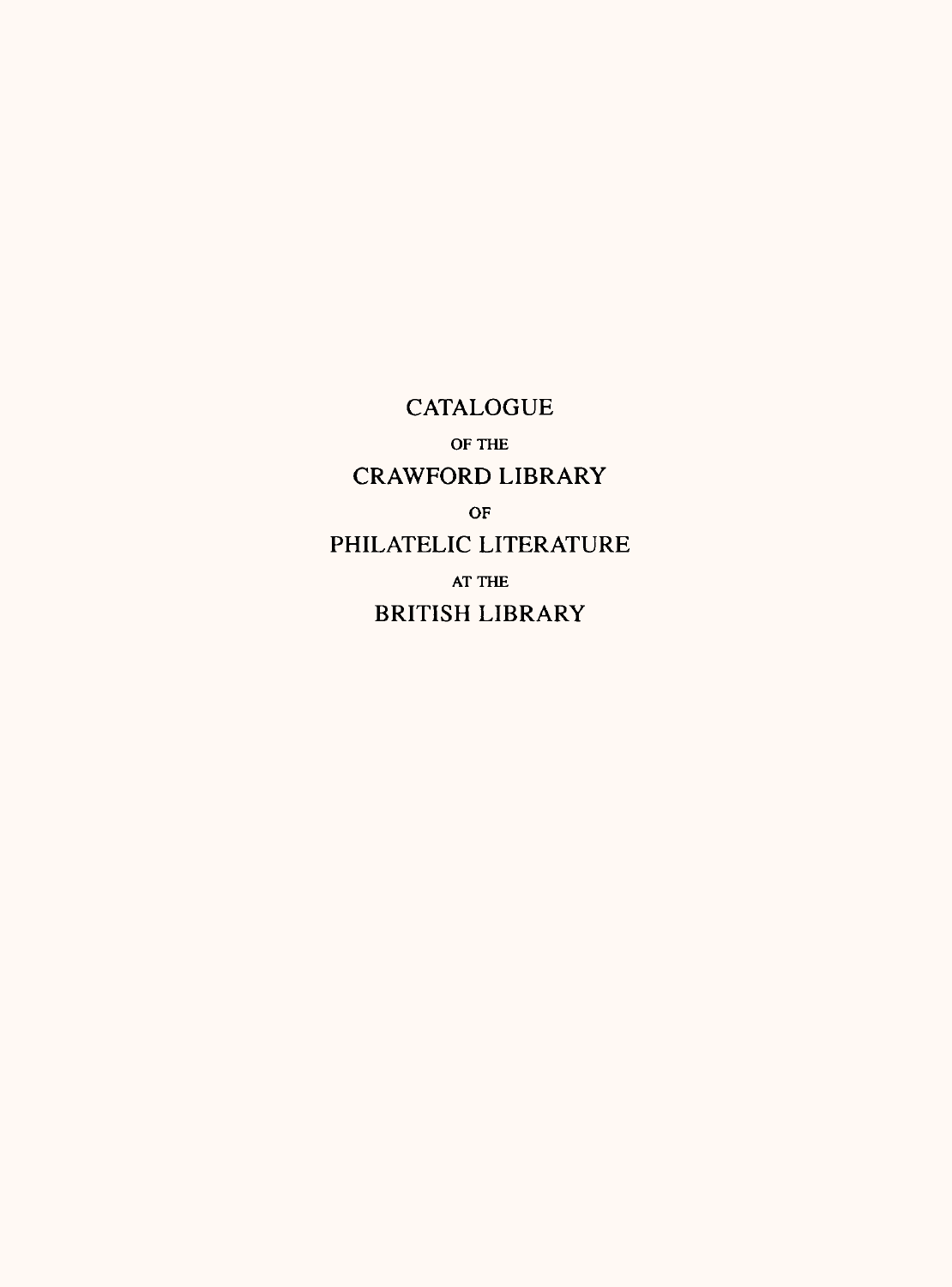

*James Ludovic, 26th Earl of Crawford*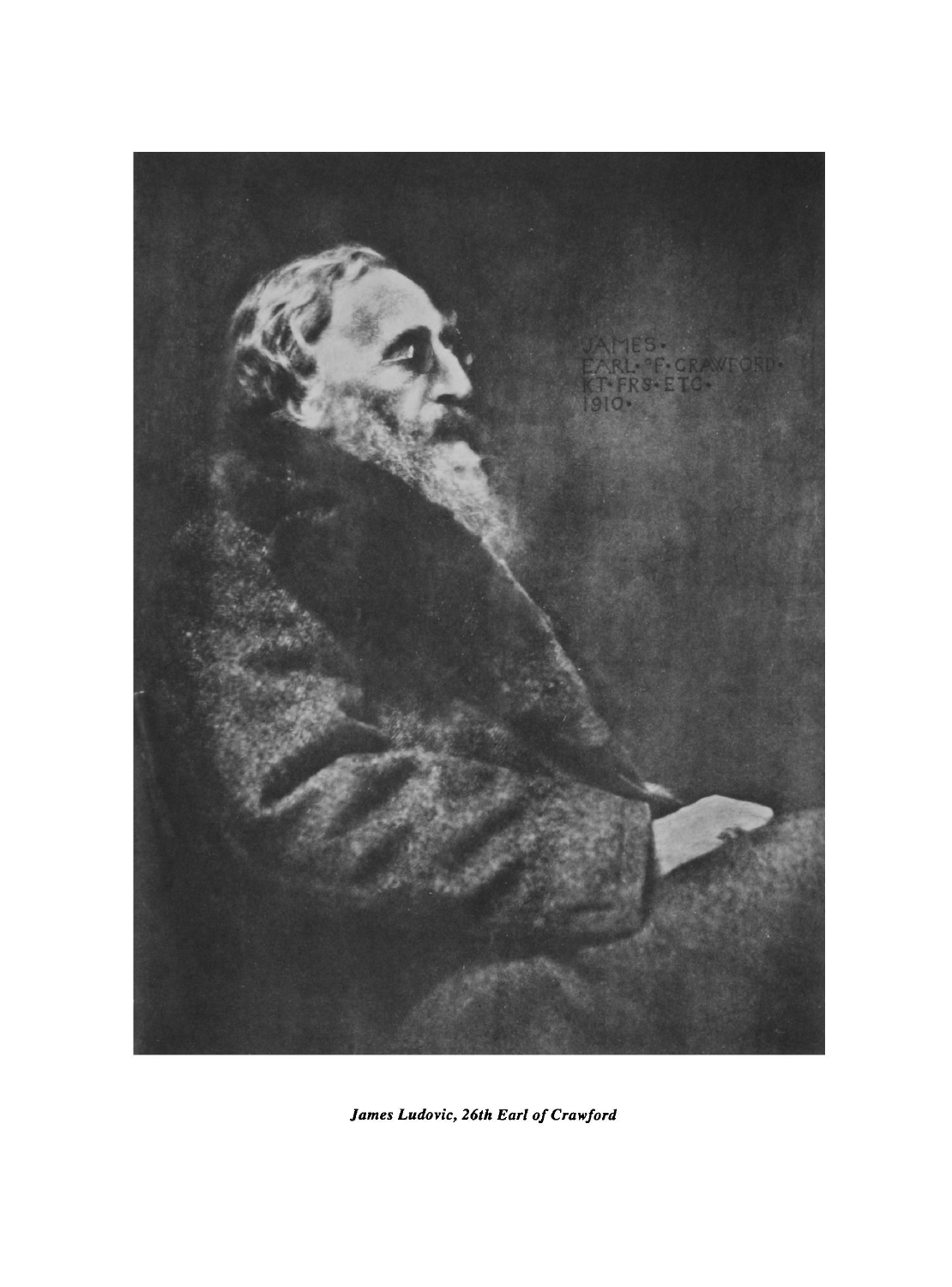# **CATALOGUE** OF THE CRAWFORD LIBRARY **OF** PHILATELIC LITERATURE AT THE BRITISH LIBRARY

THE PRINTER'S STONE LIMITED IN ASSOCIATION WITH THE BRITISH LIBRARY 1991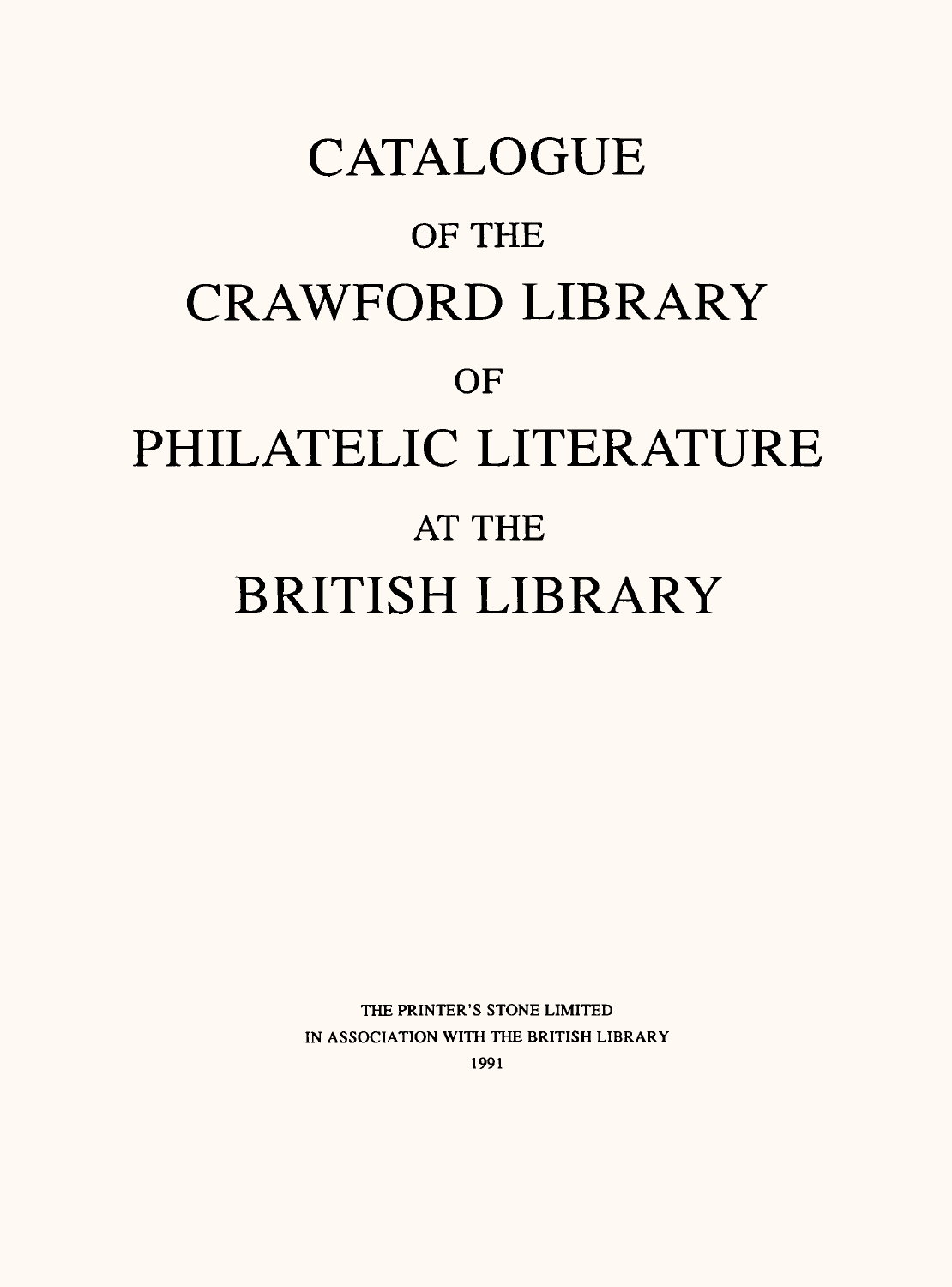Copyright © in the 1991 revised edition, The British Library Board

Publishing history of the three parts, each compiled by Edward D. Bacon:

*Bibliotheca Lindesiana Vol. VII: A Bibliography of the Writings General Special and Periodical forming the Literature of Philately.* Aberdeen: The Aberdeen University Press, 1911. *Catalogue of the Philatelic Library of the Earl ofCrawford, K.T.* London: The Philatelic

Literature Society. 1911. *Supplement to the Catalogue of the Philatelic Library of the Earl ofCrawford, K.T.* London: The

Philatelic Literature Society, 1926.

*Addenda to the "Supplement to the Catalogue of the Philatelic Library of the Earl ofCrawford, K.T."* Supplement to *The London Philatelist,* Vol. 47 No. 555 (March 1938).

#### Library of Congress Cataloging-in-Publication Data

British Library.

Catalogue of the Crawford Library of Philatelic Literature at the British Library. Rev. ed.

p. cm.

Rev. ed. of: A bibliography of the writings general, special, and periodical forming the literature of philately. 1911; Catalogue of the philatelic library of the Earl of Crawford, K.T., its supplement, and addenda. 1911-1938.

ISBN 0-941480-10-0

1. Postage-stamps—Collectors and collecting—Bibliography—Catalogs. 2. Postage-<br>stamps—Bibliography—Catalogs. 3. British Library—Catalogs. I. Bacon, Edward Denny, Sir, 1860-1938. Bibliography of the writings general, special, and periodical forming the literature of philately. II. Bacon, Edward Denny, Sir, 1860-1938. Catalogue of the philatelic library of the Earl of Crawford. K.T. ffl. Title. Z7164.P85L8 1991

[HE6207.C66] 01676956—dc20 91-61997

CIP

Library of Congress Catalog Card Number: 91-61997

British Library Cataloguing in Publication Data A catalogue record for this book is available from the British Library

This edition limited to 500 copies.

Printed in the United States of Amer

The Printer's Stone Limited, Box 30, Fishkill, N.Y., U.S.A. 12524 in association with the British Library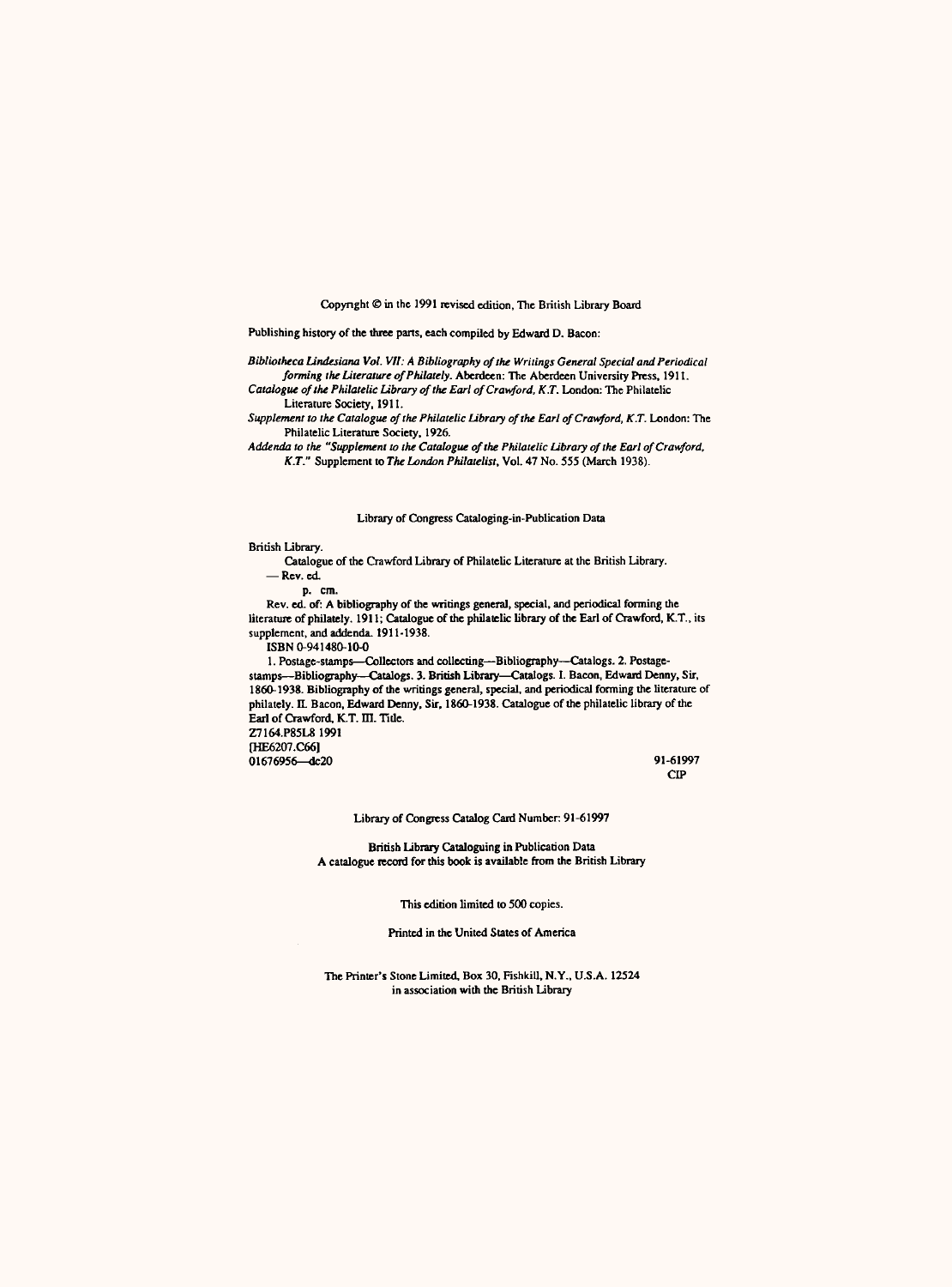### PREFACE TO THE REVISED EDITION

THE CRAWFORD Library is without doubt the most complete collection of early philatelic literature in existence. It was formed between 1898 and 1913 by James Ludovic, 26th Earl of Crawford and 9th Earl of Balcarres. That such a remarkable specialized library of some 4,500 volumes should have been formed in so short a time only indicates the dedication of the collector. The great joy of the Crawford Library, apart from its completeness, is the special materials it contains: <sup>a</sup> run of the early postal notices of China must be very rare if not unique; the notebooks kept by the early collector. Judge F. A. Philbrick, are quite fascinating; the literature and ephemera associated with the early Philatelic Congresses of Great Britain and with early philatelic exhibitions are a delight and give insight into an early philatelic age-these are but three of the very many examples.

The Earl was indeed fortunate in securing the services of Edward (later Sir Edward) Denny Bacon (the Philatelic Advisor to the Trustees of the British Museum, President of the Philatelic Literature Society, later to become Curator of the Royal Philatelic Collection and President of The Royal Philatelic Society, London) to arrange and catalogue his philatelic library, a task which lasted from 1901 to 1911. The result of this work appeared in the latter year as Volume VII of *Bibliolheca Lindesiana* and included an Introduction by the Earl outlining the history of his Collection and a *preface*  by Bacon describing how to use the book, both retained in this edition. A Supplement appeared in 1926 and an Addenda in 1938. The British Library is pleased to be associated with the publisher, The Printer's Stone Limited, of this revised edition of these three works. The special importance of this edition is that it includes the British Library shelfmarks for the books, thus allowing easier access and better remote identification. The master used for this edition is Sir Edward's

D. R. Beech The British Library June, 1991

personal copy (the handwritten textual notes are his; the numbering by another, later and anonymous hand).

The 26th Earl died in 1913 and bequeathed his outstanding philatelic library to the British Museum of which he had been <sup>a</sup>Trustee. The library departments of the Museum were transferred to the new national library, The British Library, on its formation in 1973 and it is this institution which now maintains the collection. It is the cornerstone of the British Library's extensive philatelic literature holdings.

It is fitting that this present volume should be published in 1991 as the year marks not only the 80th anniversary of the original 1911 edition but also the centenary of the death of Thomas Keay Tapling who bequeathed his remarkable stamp collection to the nation, thus establishing the incomparable national Philatelic Collections, held at the British Library.

It may come as a surprise to some that not all the works listed are in the Library; the user of this volume will know which these are by the absence of a shelfmark. The reason for this is that the original listing, as noted on its title page, was <sup>a</sup>bibliography, encompassing all known works up to 1911 and was not solely a catalogue of the Earl's collection. The addition of the shelfmarks underscores that duality.

To those who will use this catalogue in applying for volumes to be read in the British Library Reading Rooms, or who may wish to identify works by shelfmark, it should be noted that the correct (i.e. complete) shelfmark is made up of the number appearing next to the entry preceded by the word Crawford, for example "Crawford 1721"

In his will. Lord Crawford, referring to his bequest of the philatelic section of his library, said "I am anxious that...it shall be of the greatest use for reference." It is to be hoped that this edition, with shelfmarks, will facilitate the attainment of that wish.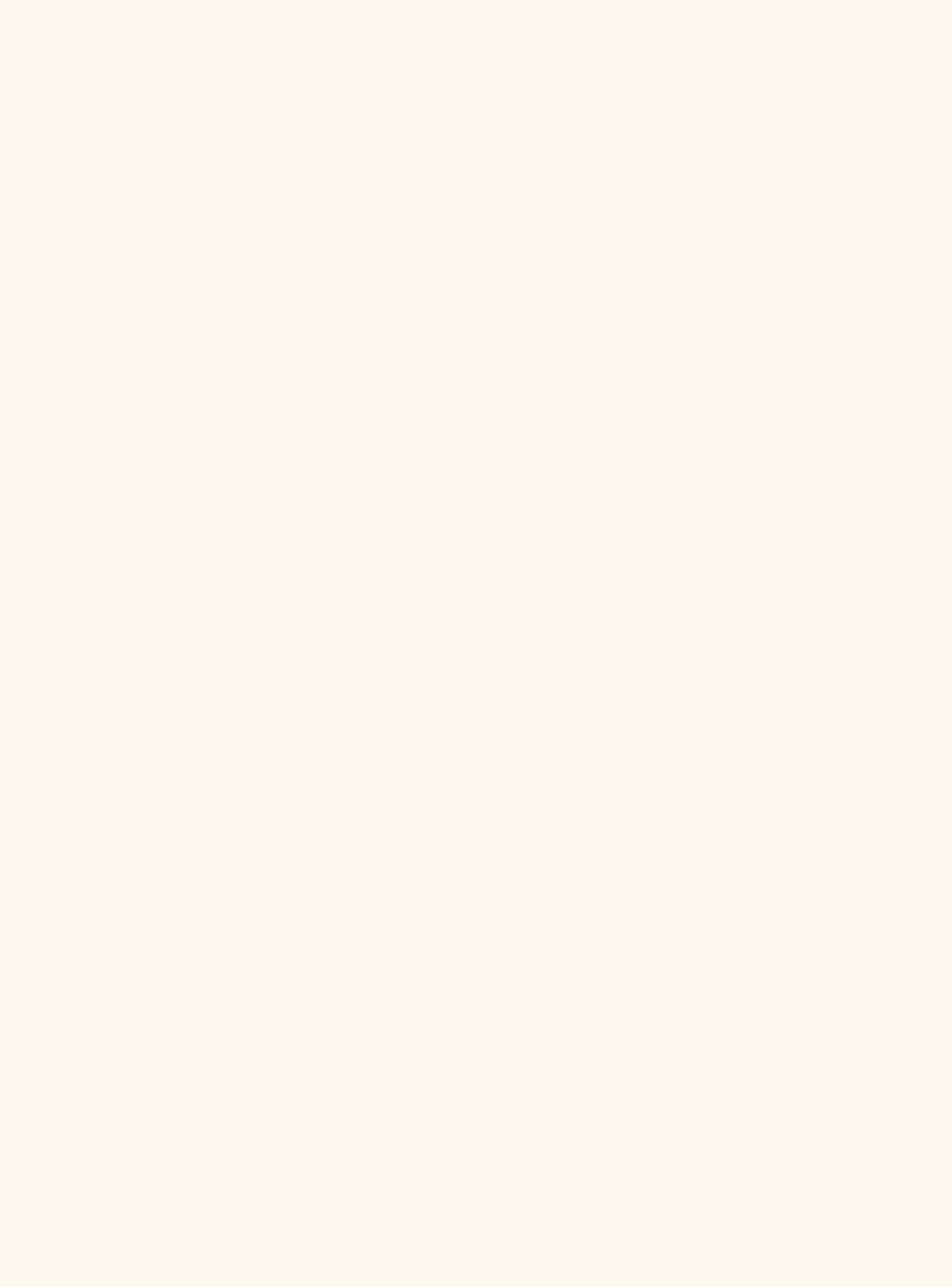Bibliotheca Cindesiana

VOL. VII

# A BIBLIOGRAPHY OF THE WRITINGS

GENERAL, SPECIAL AND PERIODICAL

FORMING THE LITERATURE

OF

## PHILATELY

*Divided into Two Tares*

- (1) AUTHORS AND TITLES
- (2) PERIODICALS

AT THE ABERDEEN UNIVERSITY PRESS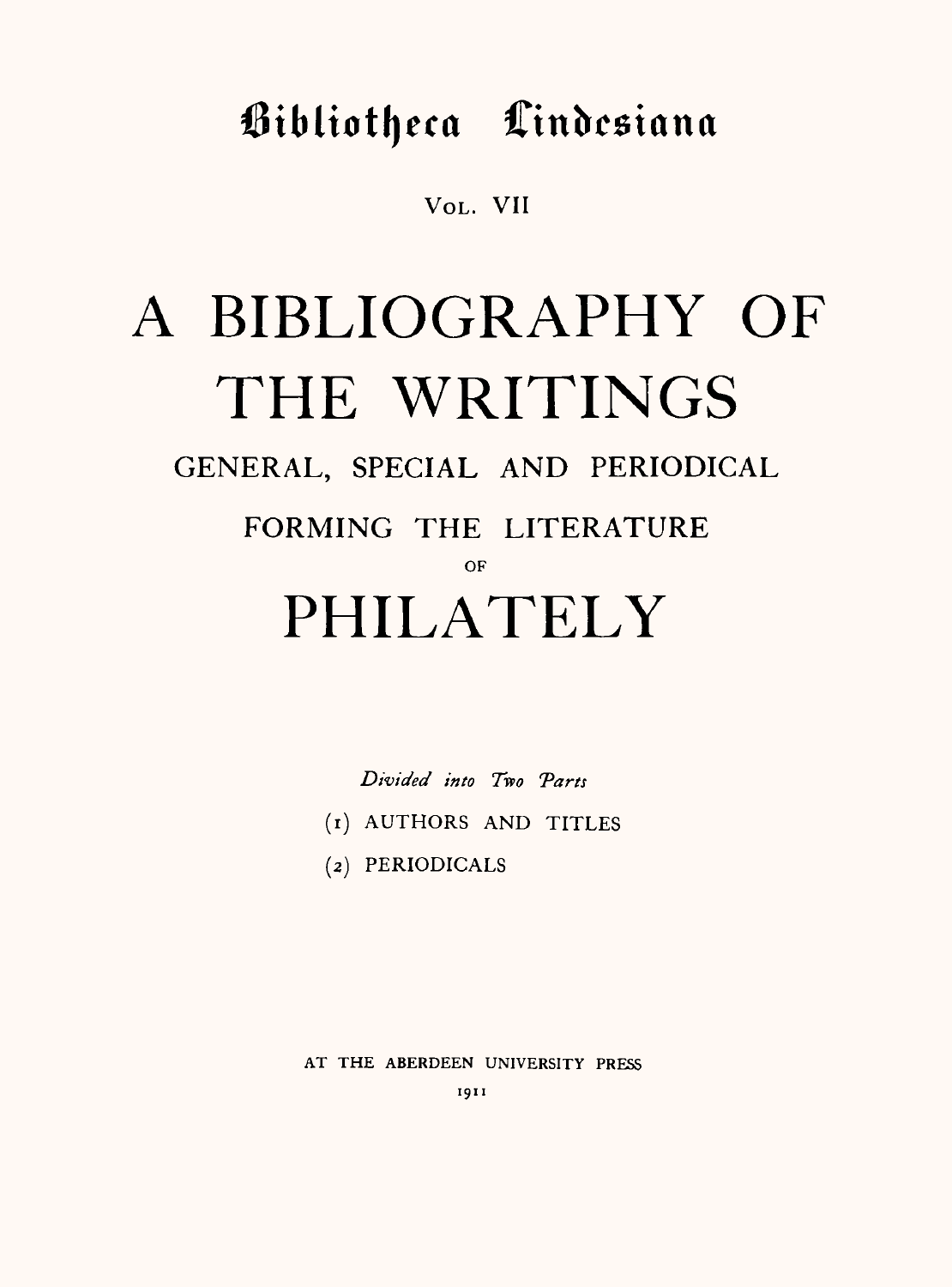#### WITH HIS GRACIOUS PERMISSION

THIS WOBK IS DEDICATED

TO HIS MAJESTY

#### THE KING

WHO, AS DUKE OP YOKE, AND PRINCE OP WALES

HONOURED-THE KOYAL PHILATELIC SOCIETY, LONDON

BY BEINQ THEIR PRESIDENT

FBOM MAY, 1896, TO MAY, 1910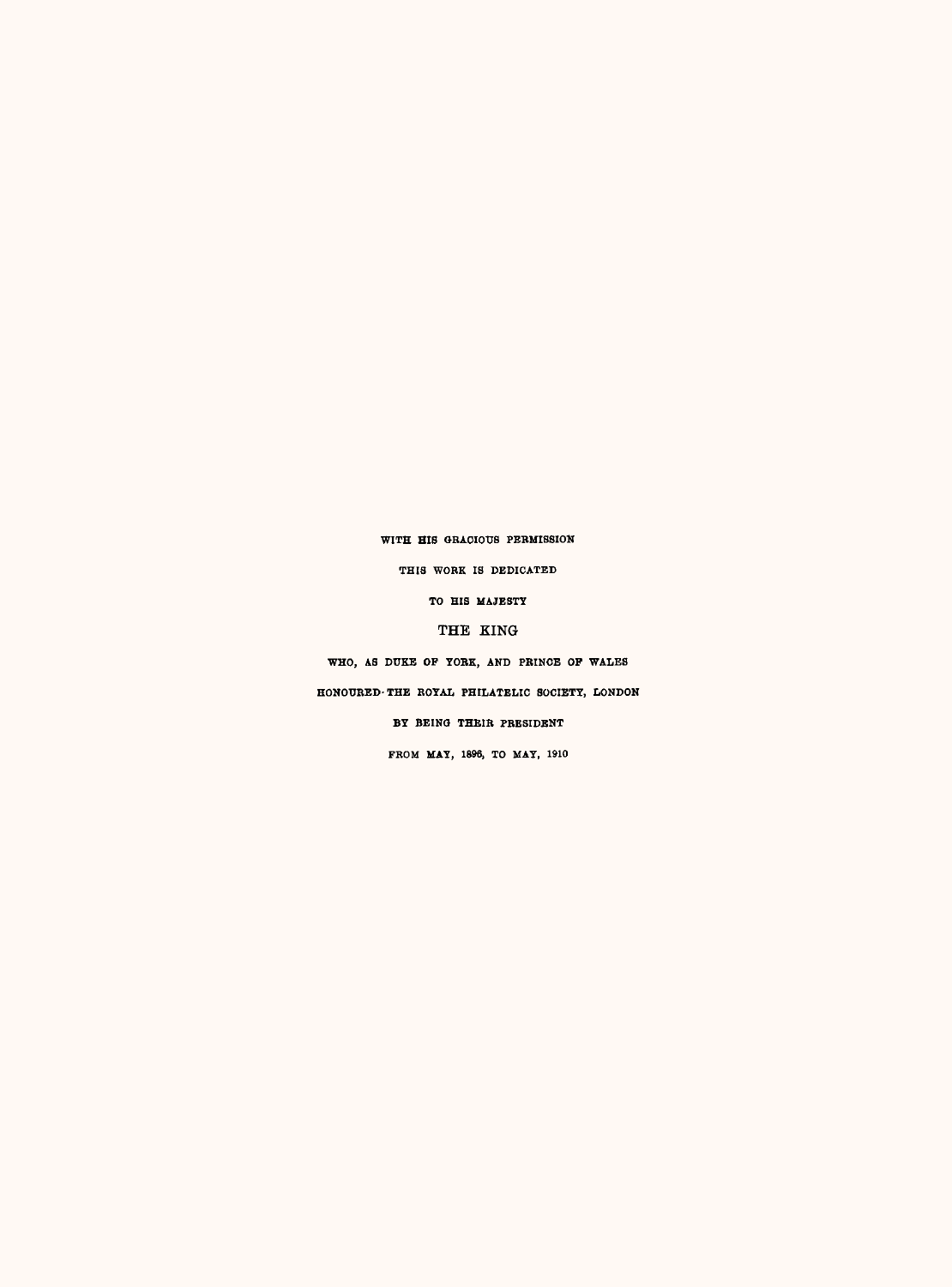### THE INTRODUCTION TO THE SUBJECT.

A BIBLIOGRAPNY of Philately—such is the work I venture ; the face of the globe was the interest in the subject, to present to my friends as the seventh volume of my and that the possession of a "Stamp Album" was of to present to my friends as the seventh volume of my isoliotheca Lindesiana, and as the subject-matter is so different from what I have previously dealt with I feel the kindest welcome, always extended by the members of<br>it incumbent upon me to offer a few words of explanation. I this great family, the one to the other.

In the first place, am I not right in thinking that  $p_{\text{I}}$  is  $p_{\text{I}}$  in the course of  $q_{\text{I}}$  is  $q_{\text{I}}$  is  $p_{\text{I}}$  in the course of  $q_{\text{I}}$  is  $p_{\text{I}}$  is  $q_{\text{I}}$  is  $q_{\text{I}}$  is  $q_{\text{I}}$  is  $q_{\text{I}}$  i many persons will say *What is Philately ?* The word j have been brought about in the details of collection and ago, indeed it was only invented by M. Herpin of Paris, in the year 1865, and then only to fill the growing demand for a better term to define Stamp Collecting.

I can see a smile of indulgence pass my reader's features as he calls to mind his school days, and how he collected, begged, and exchanged stamps, stirred up by the hope of one day having the " best collection in the school," how, when he had passed that stage of life, his collection fell to <sup>a</sup>younger brother, or got lost when he put away childish things.<br>In some few cases, however, the spirit of research and

primarily one of sympathy with the child took root in  $|$  and his first demand is for books—so was it with me, and the soliect. the soil of the earlier generation, one able to bring to bear on the pursuit creater resources, and a wider power of investigation. In my own case, though an ardent collector while at Eton, I ceased to be so aft. acquisition had taken a deeper hold upon the minds ot the boys the more especially where they bad succeeded in awakening the intere-t ot their parents. This interest, and I am sorry to say that I cannot recall what became of the collection. Nevertheless, some thirty-five years later (1898), I was at Sotheby's one day to bid for an early MS. (which by the way I lost to the Bodleian), early MS. (which by the way I lost to the Bodleian), St. Louis, Mo., one of the greatest authorities and writers and say on the shelves a fat volume of stamps, which  $\frac{1}{2}$  on the subject of philately in America. He had and saw on the shelves a fat volume of stamps, which.  $\vert$  on the subject of philately in America. He had en-<br>out of sentiment. I bought. Ill-health was driving me deavoured from earliest times to obtain everything he out of England for the winter months—and the book could learn of, wherever published, and with  $\alpha$  very went with me on the vacht, and I have never repented, great measure of success. In 1874 he printed a catawent with me on the yacht, and I have never repented great measure of success. In 1874 he printed a cata-<br>the purchase. Since then I must have sailed nearly logue of his books which has been the standard work of 100,000 miles about the world, and I have always taken the day. Full of years and honour he crossed the bounon my travels some stamps for study and arrangement, dary early in 1897, when additions ceased to be made<br>thus providing myself with an interesting and unfailing to the collection. It was not until 1901 that a whisper thus providing myself with an interesting and unfailing ; occupation.

Not only this, but I learnt how widely spread over market.

itself an admirable letter of introduction or passport to the kindest welcome, always extended by the members of it incumbent upon me to offer a few words of explanation. this great family, the one to the other.<br>In the first place, am I not right in thinking that In the course of fitty years, many and great changes

in the methods of arrangement. That which has proved of the greatest value, we owe to a group of collectors in l'uris, who from their investigutions, have prepared a systematised classification scheme, which has proved itself capable of infinite sub-livision, without in any way impairing the original thought.

This School of Paris was soon received into favour by the more advanced collectors of Great Britain, though naturally some objections were raised. The classification scheme above-mentioned is now adopted throughout the world, and is so familiar to all collec**tors that I f**ear one

But I must keep to my subject, which is Bibliography, help in the acquisition of a knowledge of his subject, not stamps. The beginner always requires guidance and on a far larger scale than I had thought possible, but it was not easy to procure, nor were there any booksellers who gave attention to these works. However, I determined to form <sup>a</sup>philatelic section of the Library. There was in existence such a Library in the United States, which had been formed by Mr. J. K. Tiffany of deavoured from earliest times to obtain everything he logue of his books which has been the standard work of was heard of the possibility of its coming into the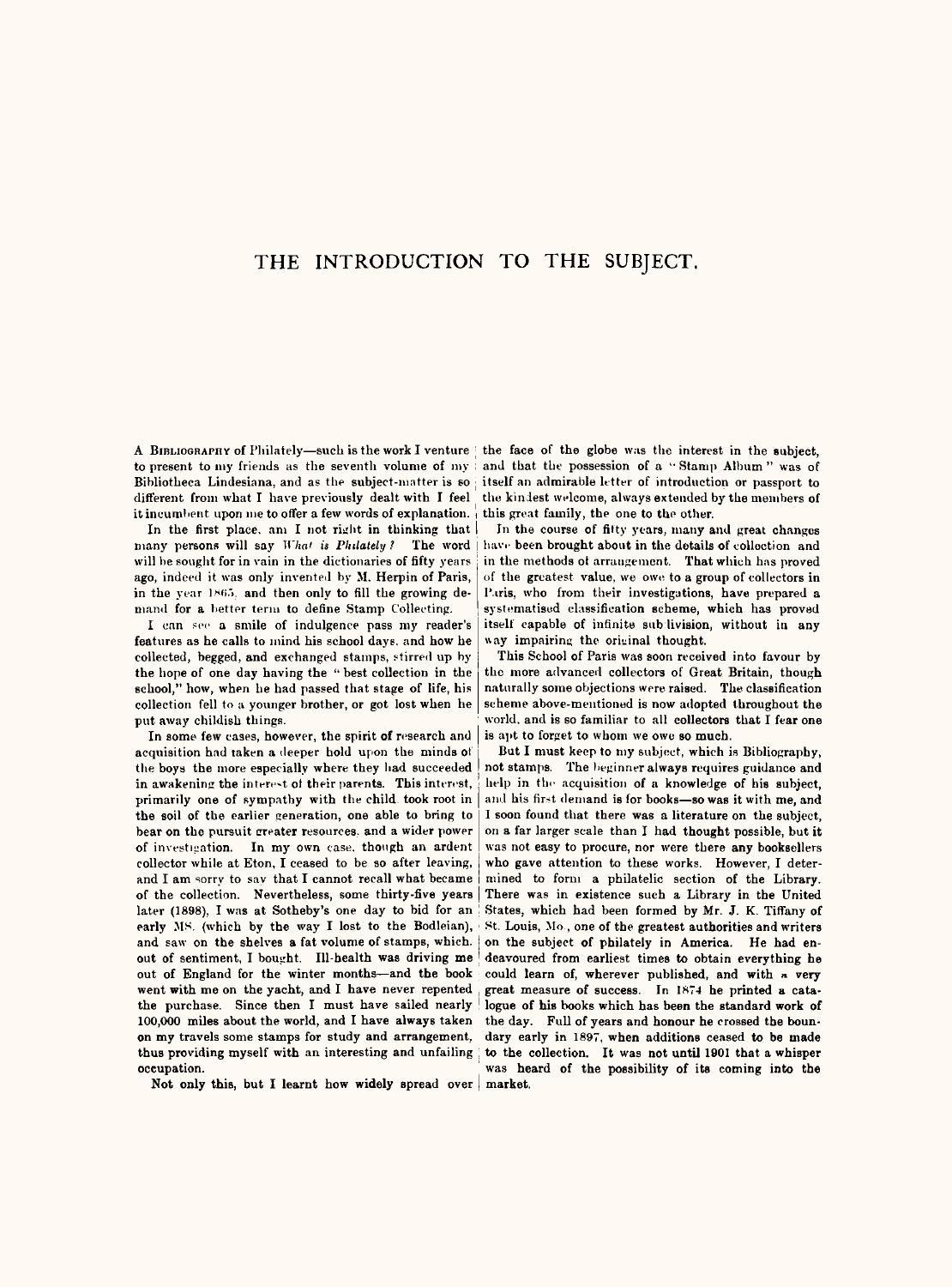#### THE INTRODUCTION TO THE SUBJECT

Experience had taught me that others would have heard the rumours as soon as, or before, I did, and that prompt action alone would be of use. After a short time I had the pleasure of learning that my overtures were acceptable and that the celebrated Tiffany Library was<br>on its way across the seas. In due course a good many tons of books were safely delivered at Cavendish Square.

In the meantime, I had been fortunate enough to secure the assistance of Mr. E. D. Bacon, than whom no one in this section of the world's learning is better known.

In the course of time we got all the books shelved and into a provisional scheme of order. The general lines of a catalogue were considered, and I determined to separate the Library into two main divisions, the one comprising all the writings on the subject as individual works, the other consisting entirely of periodical literature and journals. Much had to be done to restore the continuity of the collection for the years since the death of Mr. Tiffany, 1897-1902, and then to endeavour to fill up gaps and wants. Mr. Bacon prepared lists of desiderata, and for some years I advertised largely, with a considerable amount of success. In this I was greatly assisted by Messrs. Stanley Gibbons Limited, by the use of their ' Monthly Journal," which is to be found in all parts of the civilised world.

Since then no opportunities have been passed of adding to the Library, either in single purchases or by buying *en masse.* The most important acquisition I have made in this way occurred some three years ago on the death of Herr Heinrich Frankel, who was Librarian of the leading Philatelic Society in Berlin for many years, and who was possessed of one' of the best Libraries on the Continent. Herr Frankel's collection was very rich in European and especially in early German literature, <sup>a</sup> section where I was but poorly supplied. I was fortunate, therefore, in being able to secure it, and then, having taken out such works as I was in need of, I transferred the whole of the remaining volumes to the Library of the Royal Philatelic Society of London, and thus every portion will be utilised to the best advantage.

The first issue of Postage Stamps was made on the 6th May, 1840-and the first book known to have been printed on the subject was published in December, 1861. In those twenty-one years, the pursuit had grown sufficiently to induce persons to risk printing and catering to an increasing demand. From that moment a steady movement forward has continued, and I consider that no other pursuit has evoked so large an output of literature in the short space of fifty years.

I will go further-I know of no branch of writing in which there exists so great a number of *actual* rarities. Little journals exist by the score whose lives did not go beyond a week and whose existence is only known by single copies. They are found in Manuscript, in Hectograph, in Lithography and typewritten and in printed form of the roughest description with illustrations in the text very nearly approaching in ugliness to some of the stamps they are anxious to describe.<br>Now a great change has come about—both in the

methods of collecting and arranging the collections which are made, and in the books and the journals which abound. The illustrations and general appearance of these publications compare favourably with any similar work.

It may well be understood that I do not possess every one of these rare little works, and further that it is probable others may still exist unknown to me. However, in order to make this catalogue of more general use, (I have endeavoured to describe everything that has come under my notice. I could only effect this purpose by appeal to friendly collectors, and I am meet anxious here to record my most grateful thanks for the generous help which has been afforded to Mr. Bacon and to myself by the following gentlemen :-

P. J. Anderson (Aberdeen).

F. A. Bellamy (Oxford).

H. Clark (Angmering).

J. A. Cook (Waterloo, Iowa, U.S.A.).

A. Dethier (Bruxelles).

H. E. Beats (Flemington, New Jersey, U.S.A.). Dr. Emilio Diena (Rome).

Abel Fontaine (Buenos Ayres).

W. V. Morten (Leeds).

- 
- C. A. Nast (Denver, Colorado, U.S.A.).

A. J. Pares (Toulon).

F. J. Peplow (Dulwich).

E. B. Power (New York).

W. R. Ricketts (Forty Fort, Pennsylvania, U.S.A.).

Dr. Otto Rommel (Leipzig).

B. T. K. Smith (London).

V. Suppantschitsch (Graz).

The late H. Frankel (Berlin).

Many rare little volumes are described in the followthereby greatly adding to the interest of the Catalogue.

#### CRAWFORD.

2, CAVENDISH SQUARE, W. *February,* 1911.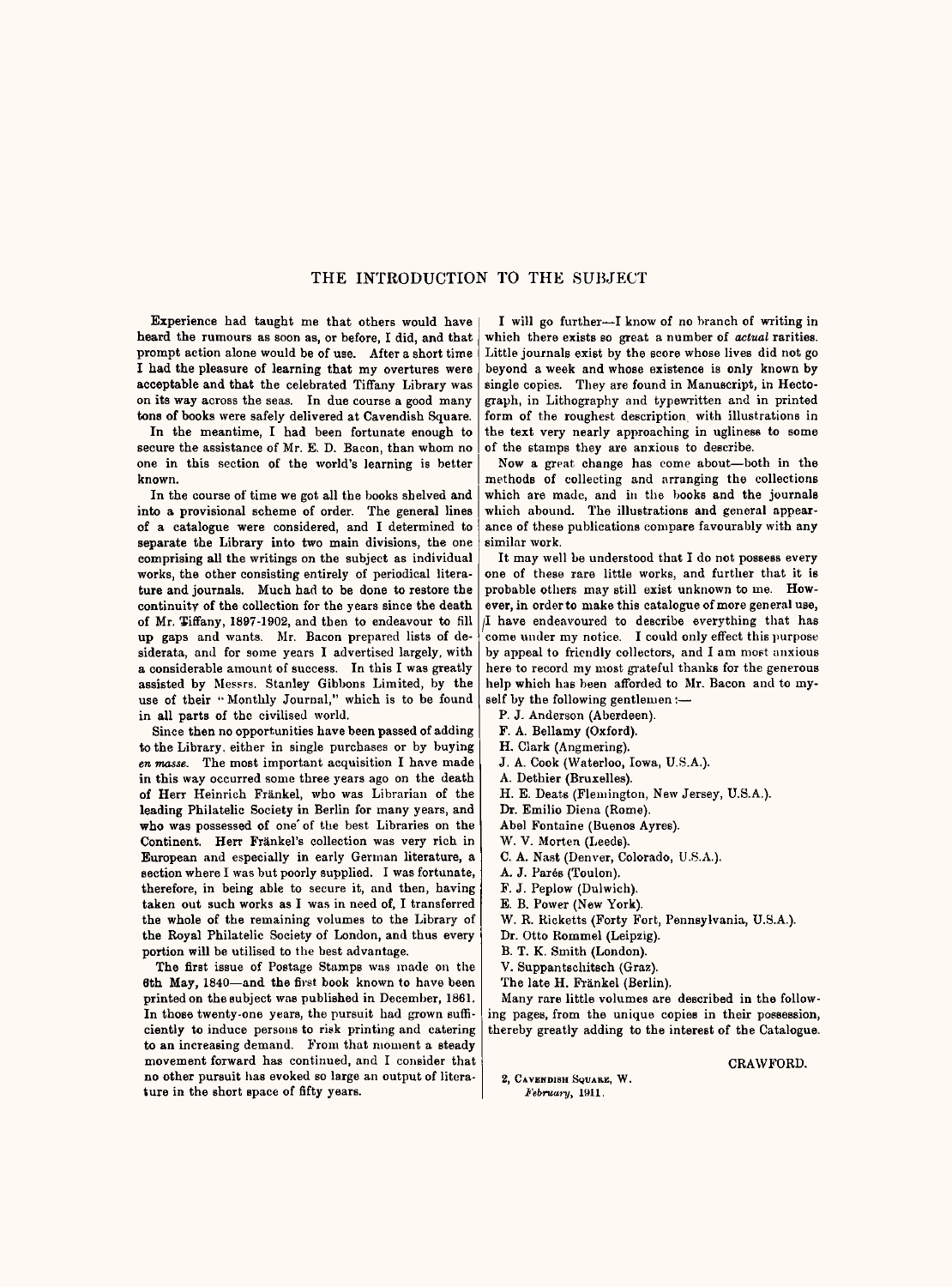#### THE PREFACE TO THE CATALOGUE.

THE present catalogue is drawn up for the most part on the lines usually adopted for such works, but the introduction of a few special features has been thought advisable in dealing with a distinct class of literature such as this. A short description of the arrangement of the contents will, therefore, not be out of place and may prove useful to anyone consulting the lists.

The work is divided into two divisions, as the periodicals form such a numerous class that it was thought it would facilitate reference purposes if they were grouped by themselves. The first part of the catalogue consists of what may be considered "Separate works," while the second part is confined to " Periodicals". An Appendix A. is added giving a list of the philatelic journals arranged under the names of the countries in which they were published, in chronological sequence in each instance, and an Appendix B. givey an annotated list of the principal sources of information for philatelic literature collectors.

The works listed in Part I. are arranged under the name of the author where this is known. Publishers of stamp catalogues and price-lists are assumed to be the authors of such works whenever the actual author's name is not mentioned or is unknown. In the case of other works where the author's name does not appear and is unknown, they will be found catalogued under the first word of the title, ignoring, as is usual, the initial article, if any is present. The title of each work is followed by the place of publication, the name of the publisher and the date, but when no publisher's name is given, it is to be understood that it is the same as that of the author. In the case of a work or journal, which is known to have been printed at a different place from that in which it was published, the names of both the town of publication and that where it was printed are

The publications of societies, clubs and exhibitions are arranged under the names of the cities or towns in which the associations were or are domiciled and the exhibitions were held. But when the annual meetings of bodies, such as the " American Philatelic Association "

and the "Deutscher Philatelisten Tag," take place in different towns, their publications are given under the name of the societies. All music having a philatelic or postal title is listed under the heading " Music," followed by the names of the composers in alphabetical order. Catalogues of public auction sales of stamps are placed under the heading " Auction Catalogues " and are there sub-divided under the names of the various promoters. The list of auction catalogues includes all those of Great Britain, all those of early times, and the more important sales of recent years held in the United States and other countries. Auction catalogues of stamps, even when<br>priced, except of large and well-known collections, are of very meagre interest or use, and the list has no pretensions to be exhaustive in the case of sales other than those of Great Britain. Similarly in regard to dealers' price-lists and priced-catalogues, it is obvious to every philatelist that it would be quite impossible to compile an exhaustive list of these, nor would any such list be of actual utility. The course adopted has been to include all the early published lists and catalogues contained in the collection, all those that deal with the stamps of any particular country or are drawn up on specialist lines, and, of recent years, those published by the chief stamp-dealers throughout the world.<br>Part I, contains under the name of each country a

subject index of all the separately published works in the collection that deal specially with the stamps of that country. It is hoped that this index will be found useful by students who desire to consult the special works that have already been published upon the stamps of any particular country or who may be thinking of writing on the same topic themselves.

In Part II. the sub-title of a journal is only given when this appears without variation on the whole of the numbers issued. When the place of publication or name of the publisher is changed during the life of a journal, the abbreviation *"etc."* is added after the original place or name, and full particulars of the alteration are given in the note attached to the journal.

The height of each item is given in inches and the